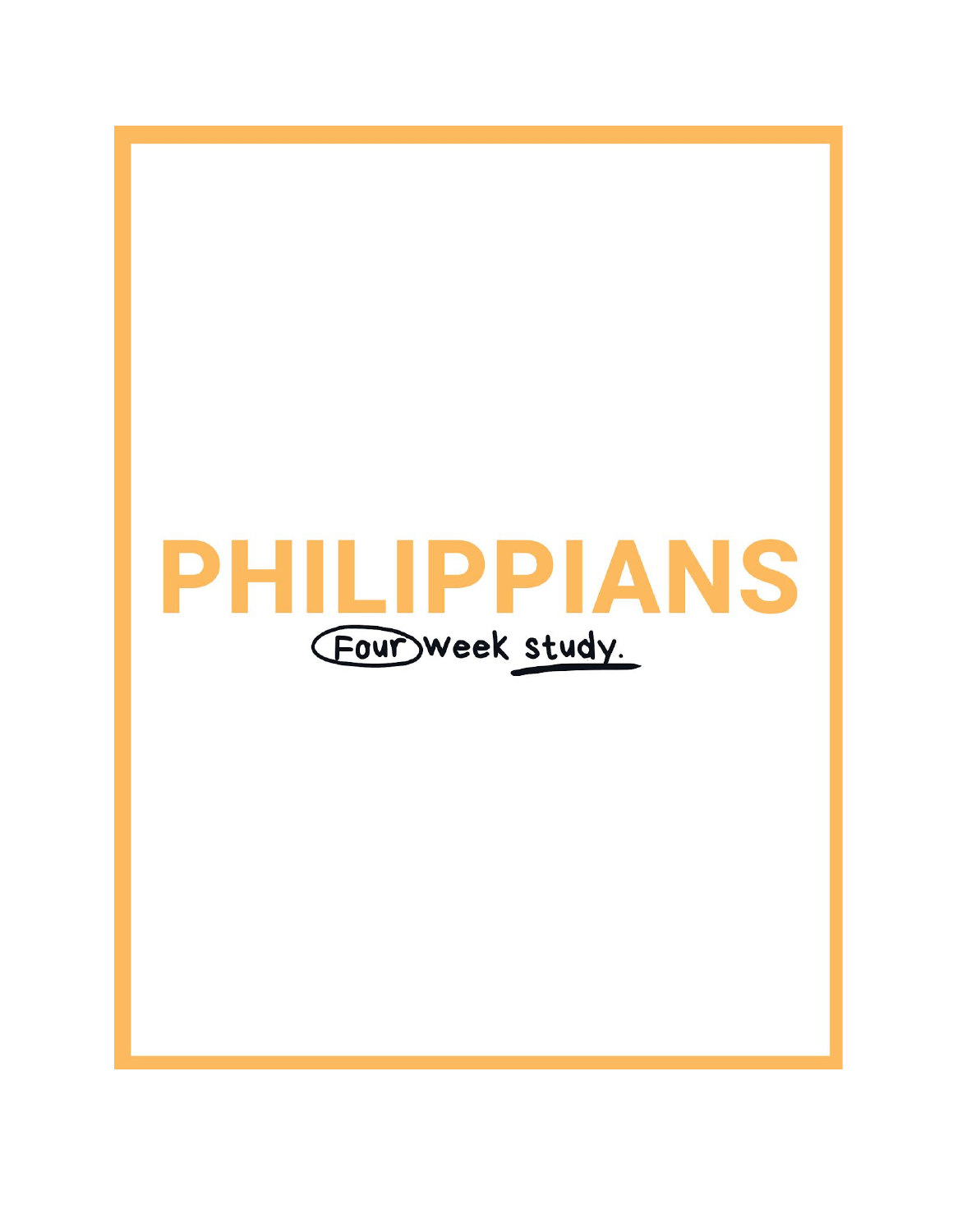# **WEEK ONE**

Teaching Notes: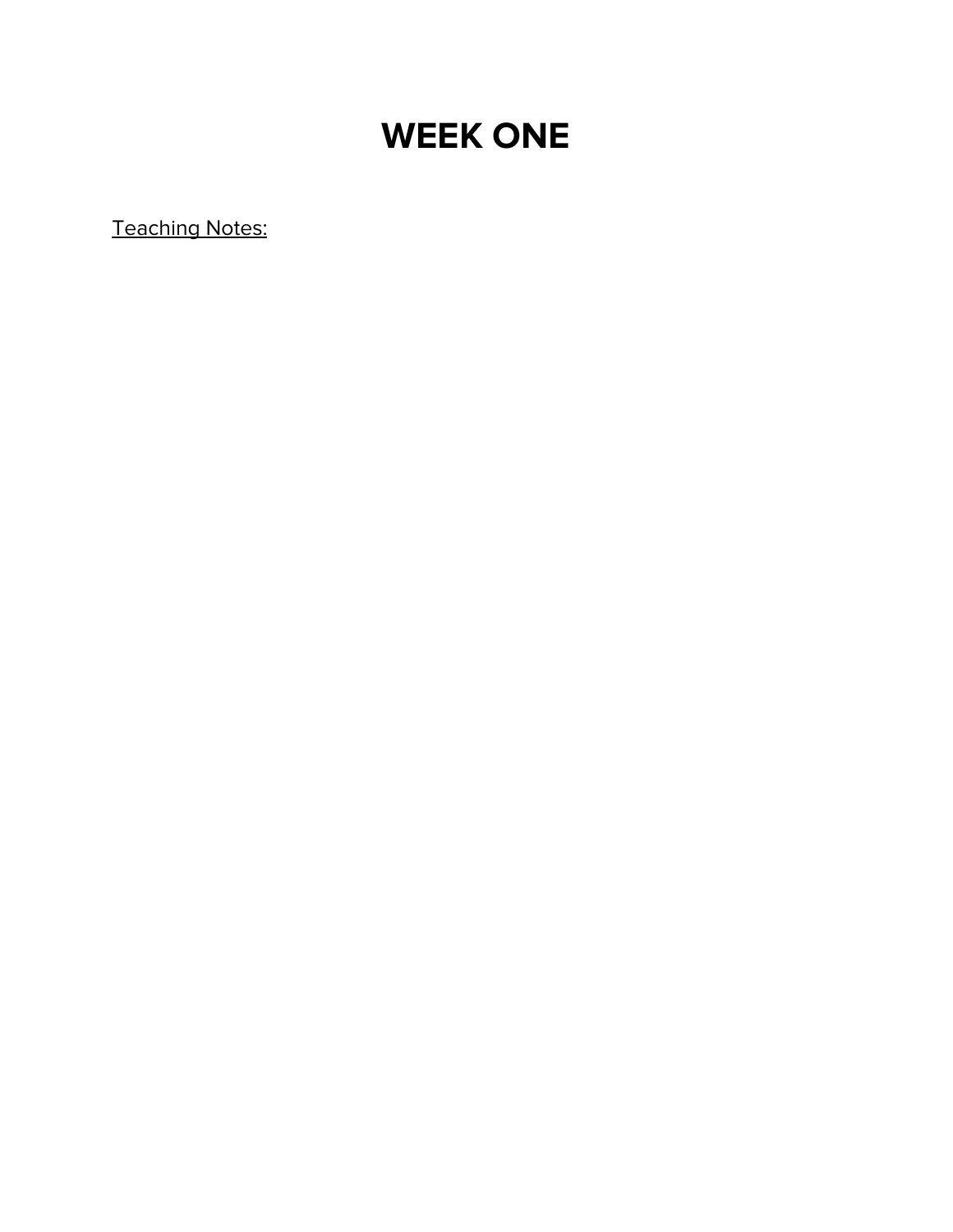## **SMALL GROUPS**

## **SECTION 1 - Philippians 1: 1-11** (15-20min)

In this section we'll get the groundwork and introduction to both the author of this letter and its recipients.

Read verse 1 - choose some way/color to mark Paul, the author, and the recipients "all the saints in Christ Jesus who are at Philippi"

Now go through the rest of this section and using your same markings highlight every instance/reference to Paul - don't forget the "I"s - and the Philippians - don't forget the "yous"

**How does Paul feel about the church at Philippi? (give some examples from this section) Why?** (vv. 3-4, 7-8)

**What more did you learn about this church and their relationship with Paul?**

Let's zero in on verses 9-11 - Paul's prayer for this church.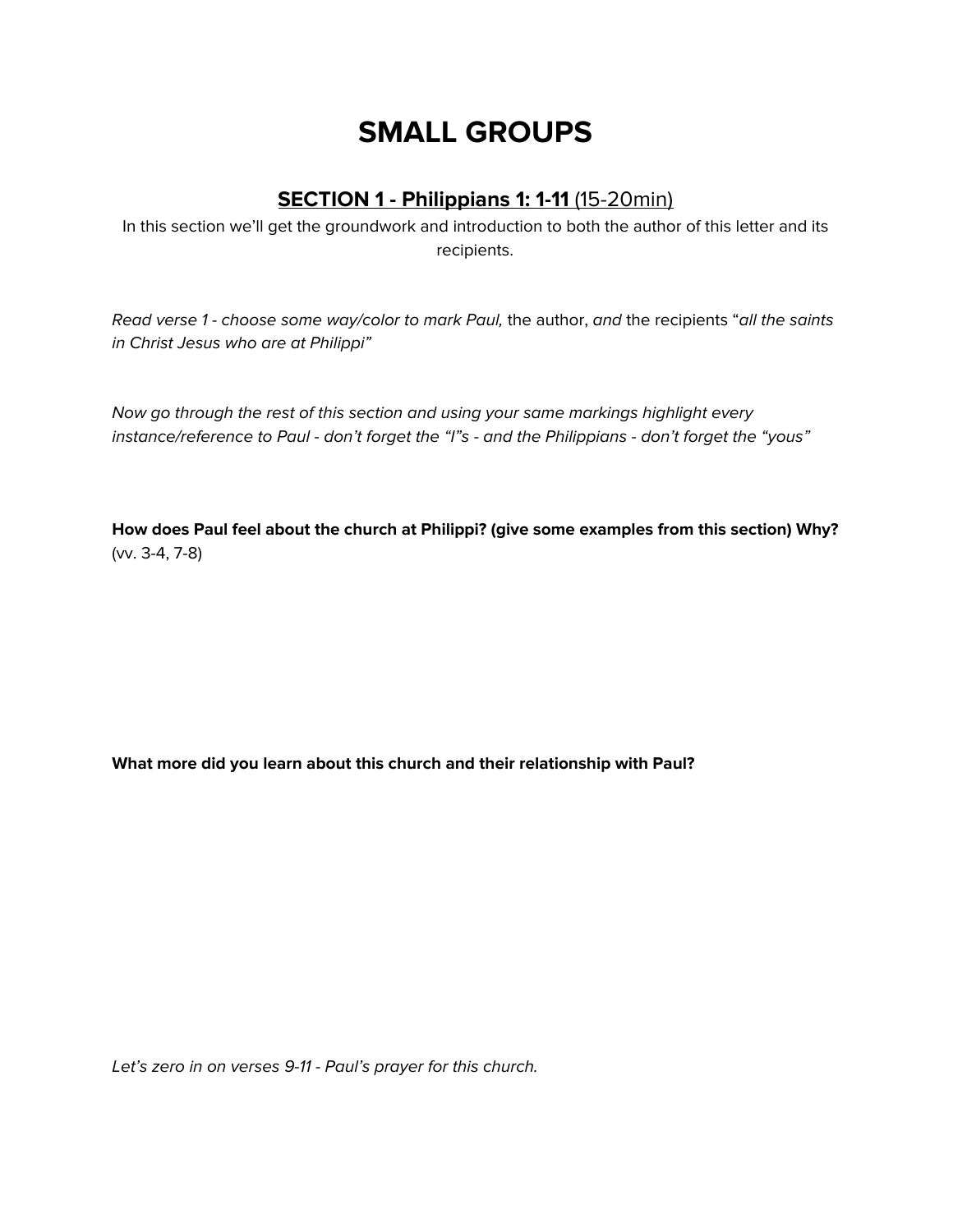#### **What does Paul pray for this church?**

- **-**
- **-**
- 
- **-**
- **-**
- 

Let's break down this prayer

Verse 9:

"That your love may abound more and more, with knowledge and all discernment"

Discernment is a word we may hear in church language, but might not have a complete grasp on its definition.

**In your own words how would you define discernment?**

Let's look at some other resources to help too! (this is a great way to add to our comprehension as we study God's word and gather meaning and application from it)

**Dictionary definition**: "(in Christian contexts) perception in the absence of judgment with a view to obtaining spiritual guidance and understanding"

#### **Other translations:**

| X                                                                                                                                     | $\times$                                                                                                                       | $\times$                                                                                                                           | x                                                                                                                         |
|---------------------------------------------------------------------------------------------------------------------------------------|--------------------------------------------------------------------------------------------------------------------------------|------------------------------------------------------------------------------------------------------------------------------------|---------------------------------------------------------------------------------------------------------------------------|
| Philippians 1:9-11<br>English Standard V $\sim$                                                                                       | Philippians 1:9-11<br>$\checkmark$<br>New International V $\sim$                                                               | Philippians 1:9-11<br>$\checkmark$<br>New Living Translat $\vee$                                                                   | Philippians 1:9-11<br>$\checkmark$<br>Christian Standard $ \vee$                                                          |
| 9 And it is my prayer that<br>your love may abound<br>more and more, with<br>knowledge and all<br>discernment, 10 so that<br>$\cdots$ | 9 And this is my prayer:<br>that your love may<br>abound more and more<br>in knowledge and depth<br>of insight, 10 so that you | 9 I pray that your love will<br>overflow more and more,<br>and that you will keep on<br>growing in knowledge<br>and understanding. | 9 And I pray this: that<br>your love will keep on<br>growing in knowledge<br>and every kind of<br>discernment, 10 so that |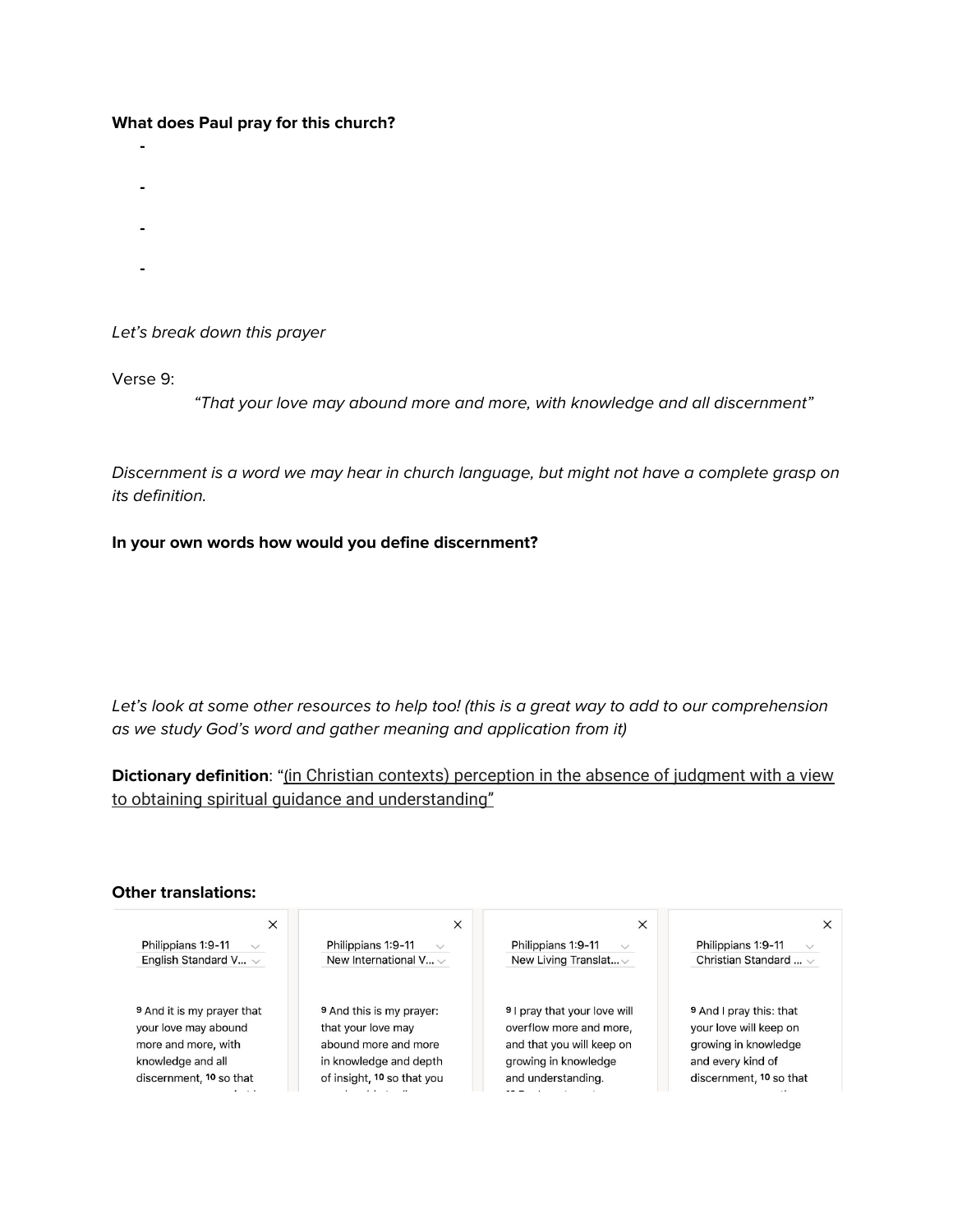We can gain better understanding from these other translations in how to understand what discernment is. Paired with knowledge - we see Paul's desire for these believers to grow in both intellect and knowledge, but also discernment - this kind of moral sensitivity or understanding.

#### **Let's move on to the last part of the prayer:**

Verse 10:

**-**

**-**

"So that you may approve what is excellent, and so be pure and blameless for the day of Christ," (vv.10)

One thing that is helpful as we study God's word is to look at the transition words. We see one at the beginning of verse 10 starts with one - "So that"

#### **According to the "so that", why does Paul pray for their love to abound in knowledge and discernment? (vv.10)**

Paul uses this descriptor of "pure and blameless" - we'll see this again later in Chapter 2, but for now let's look at how we can be looked at as pure and blameless by looking at the last verse of Paul's prayer.

Verse 11:

"filled with the fruit of righteousness that comes through Jesus Christ to the glory and praise of God"

**What are believers filled with? Where does this come through? How?**

**Head to Galatians 5:22 and write down what some of these fruits are:**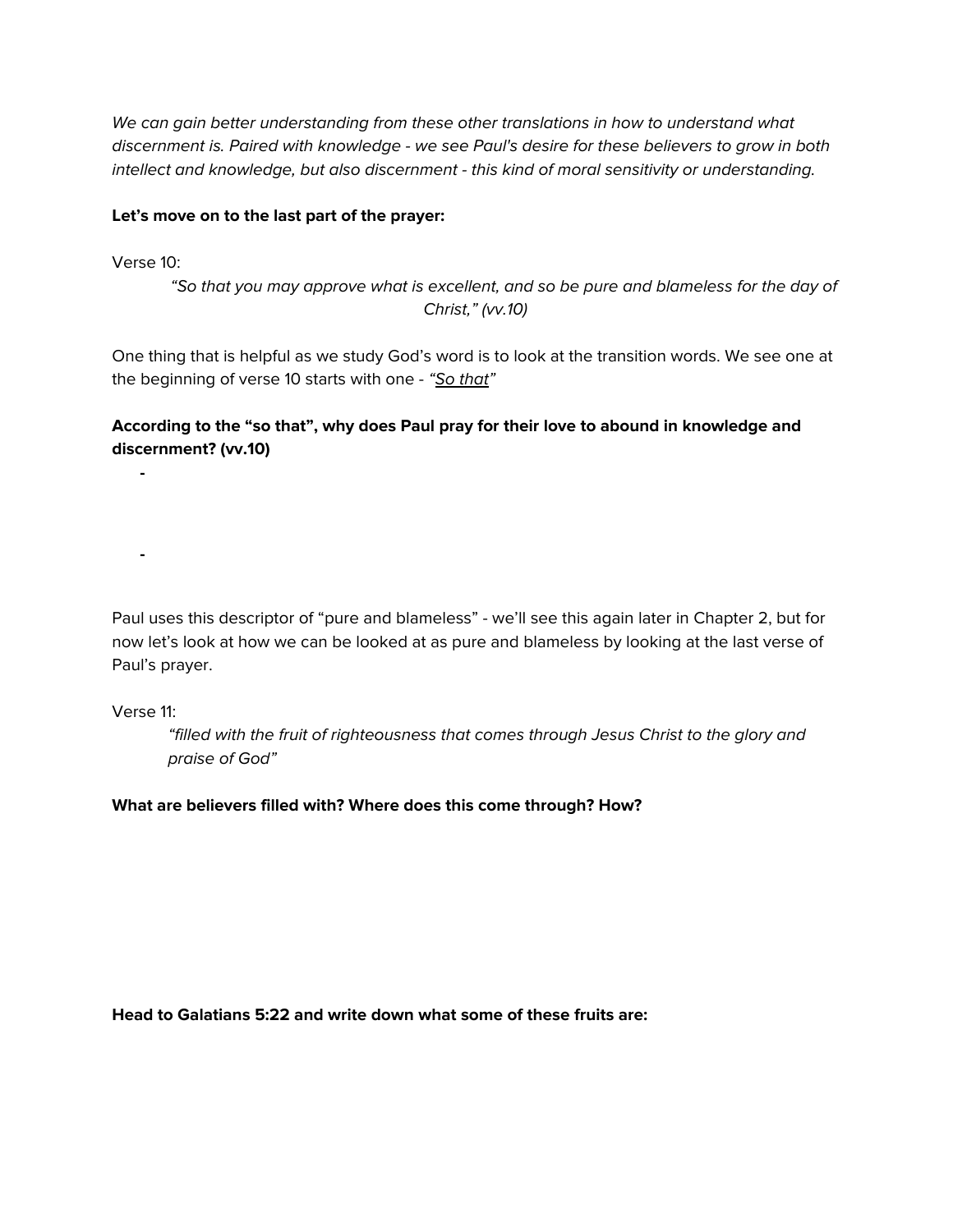**What else could the fruits of righteousness look like in your life? Be curious.**

**Don't miss this - What is the result of approving of what is excellent, being found pure and blameless, and being filled with the fruit of righteousness? (vv. 11)**

## A P P L I C A T I O N - Section 1

- We see Paul's love for this church really clearly in this section - who has been a partner to you in your faith? What has their partnership looked like? How have they encouraged/helped you?

- Paul's prayer for the Philippians in vv.9-11 has his desires for them, what parts of this prayer do you need to pray specifically for?
	- Your love to abound
	- Knowledge and discernment
	- Approve of what is excellent
	- Be filled with the fruit of righteousness
- What area of your life do you need godly knowledge and discernment right now?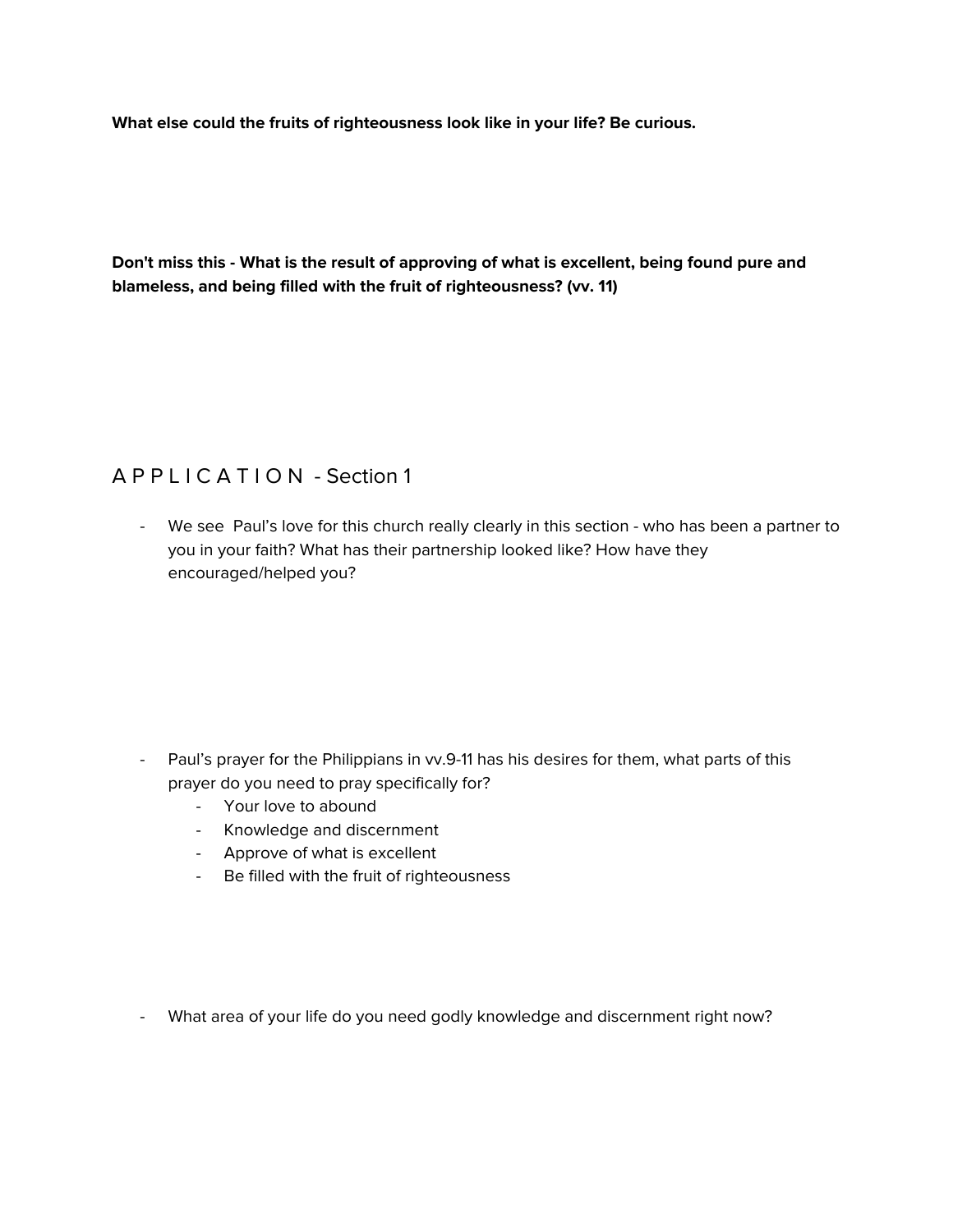## **SECTION 2 - Philippians 1: 12-20** (15-20min)

Alright, we've laid some groundwork and received a good introduction to the church at Philippi and their relationship to Paul. In this next section, we'll find out a little bit more about Paul and what has been happening to him.

#### **Read Philippians 1:12-20**

Now let's break it down. Verse 12 - Paul references "what has happened to me" **What has happened to Paul?** (vv. 7, 13-14, 16)

He then goes on to say this "has really served to advance the gospel" **How has Paul's imprisonment helped to advance the gospel? What 2 things does he point to in verse 13&14?**

In verse 15 we're introduced to a new group of people **Who are they and what seems to be happening with them? (vv. 15-17)**

#### **What is Paul's reaction to this group of preachers? (vv.18)**

Paul clearly had an "anti-fan club", and though we don't know all of the specifics, apparently they were motivated to preach the gospel, thinking that it could impact Paul's imprisonment/trial unfavorably and bolster up support in their own camp. However, Paul is still rejoicing that Christ is being preached - this could be a warning for us that even doctrinally "correct" believers can behave wrongly.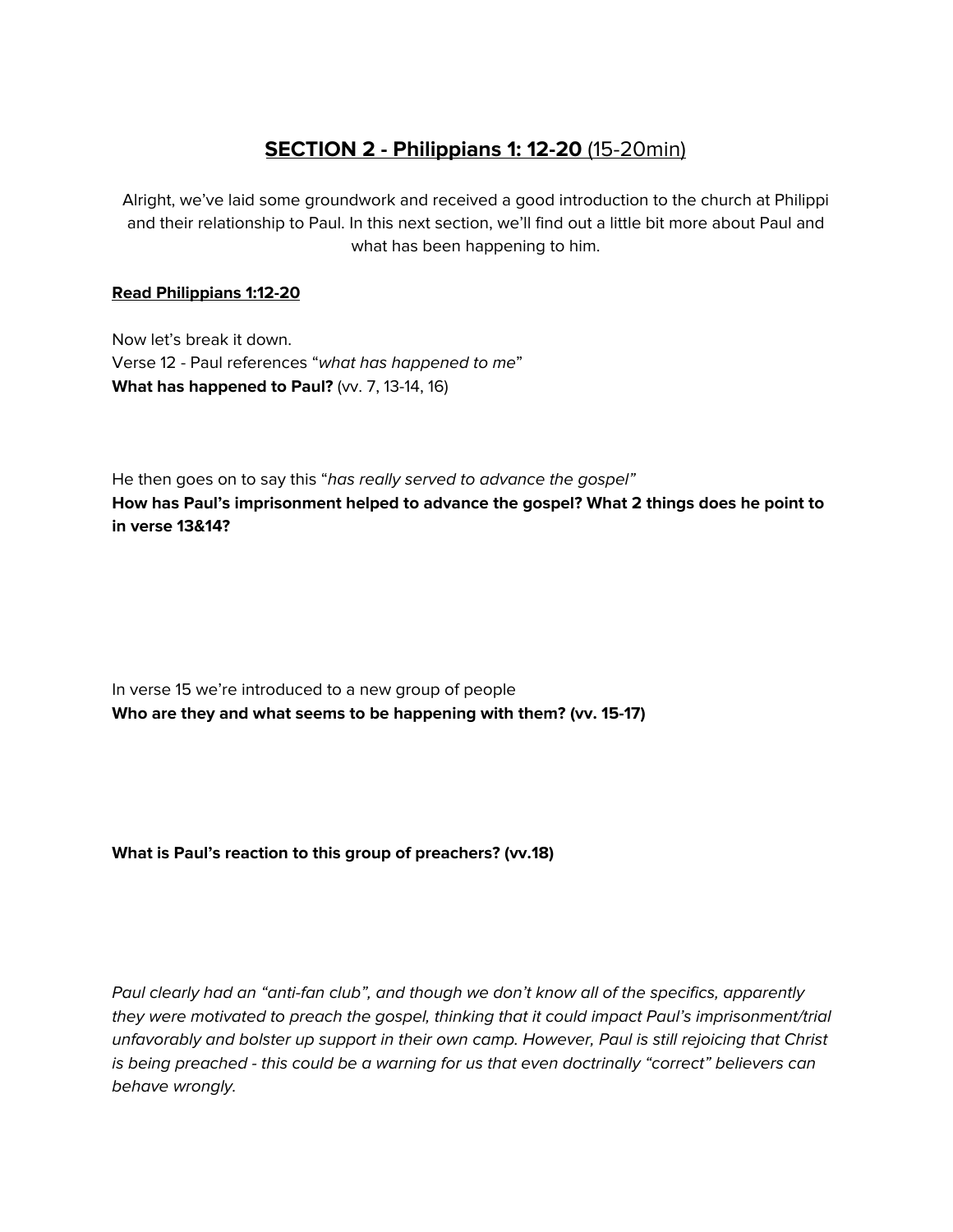#### **What was the Philippians response to this? (vv.19)**

Finally for this section, let's look at verse 20. **What is Paul's eager expectation?**

**-**

**-**

### A P P L I C A T I O N - Section 2

- Other believers were spurred on to preach the gospel because of Paul's imprisonment. What or who has been an encouragement or emboldened you in your faith and in telling others about Jesus?
- We see in v20 that how we live/our choices can honor Christ. How does this inform your view of your goals? Self? Living life in general? Are there things you may need to re-prioritize?
- The Philippians prayed for Paul during his imprisonment is there someone you know who you can be praying for and interceding on their behalf? Encourage them and let them know you are praying for them.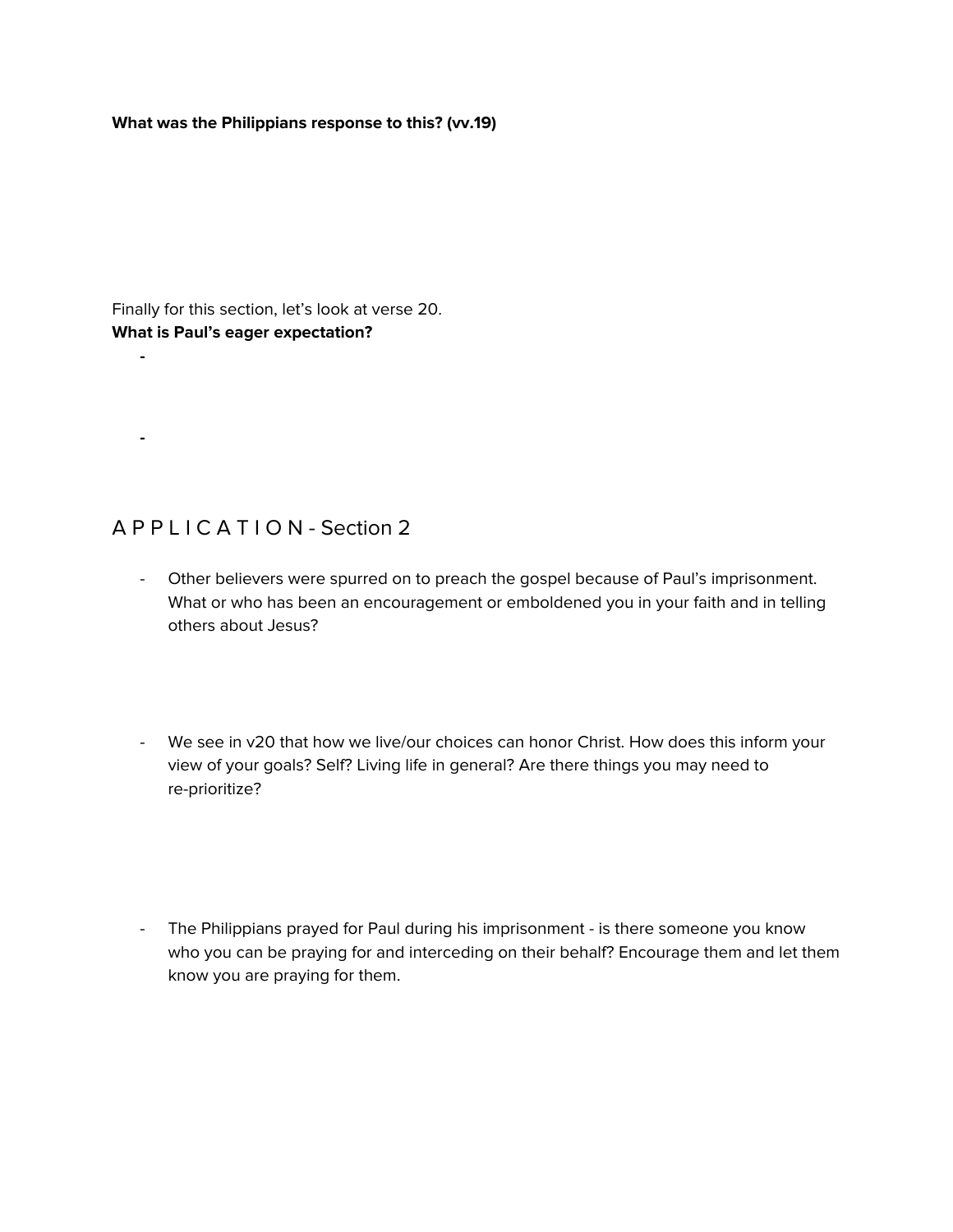## **SECTION 3 - Philippians 1: 21-30** (15-20min)

**Read verses 21-23 --- In your own words, what is Paul saying here?** Compare answers with your group

Read verses 24-26 **Ultimately what does Paul decide in regards to life and death? Why?**

#### **What does this say about Paul's character and motivations?**

In the last part of this section, and the chapter, we get to the first time Paul is telling the Philippians to do something. As we study we want to pay attention to when a specific action or direction is given - these are almost always points of application for us too!

**Read verses 27-28 -** Let's break them down further

**What does Paul tell the Philippians to do in verse 27?**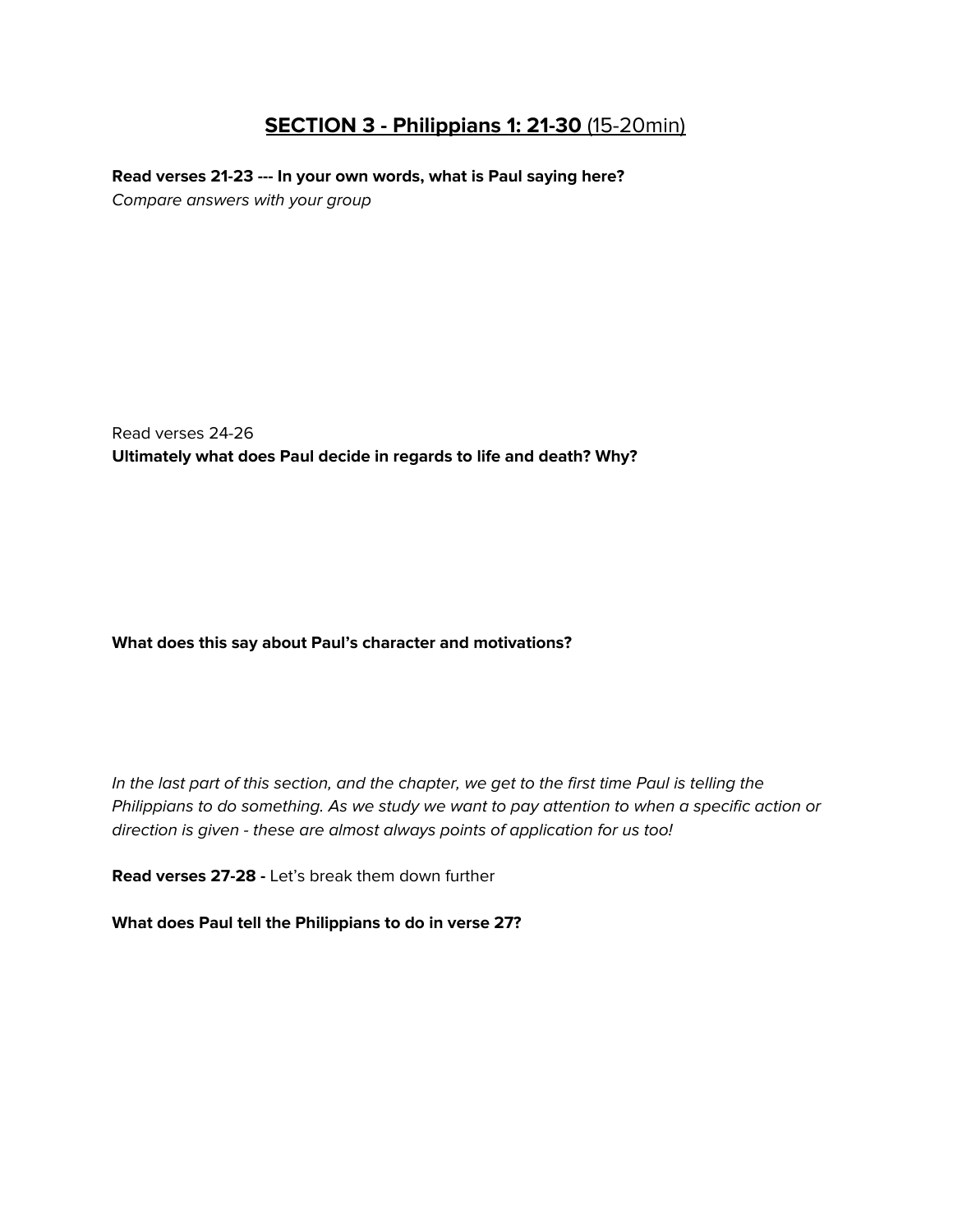#### **What does this kind of life look like among the believers?**

- Standing \_\_\_\_\_\_\_\_\_ in one \_\_\_\_\_\_\_\_\_
- **-** with one \_\_\_\_\_\_\_\_\_\_\_
- **-** Striving \_\_\_\_\_\_\_\_\_\_ for the faith of the gospel
- Not \_\_\_\_\_\_\_\_\_\_\_\_\_\_\_\_\_\_\_\_\_\_\_\_ by your opponents

**Think back to "those preaching from rivalry" that Paul had witnessed. How does this description compare to them? What are they proclaiming Christ out of?**

They are marked by selfish ambition - but the Philippians should be marked by their unity, confidence, and "togetherness" in spirit, mind, and body.

To help further grasp the meaning: **Rewrite verses 27-28 in your own words**

**Read verses 29-30. What has been granted to the Philippians?**

**Why?**

**-**

**-**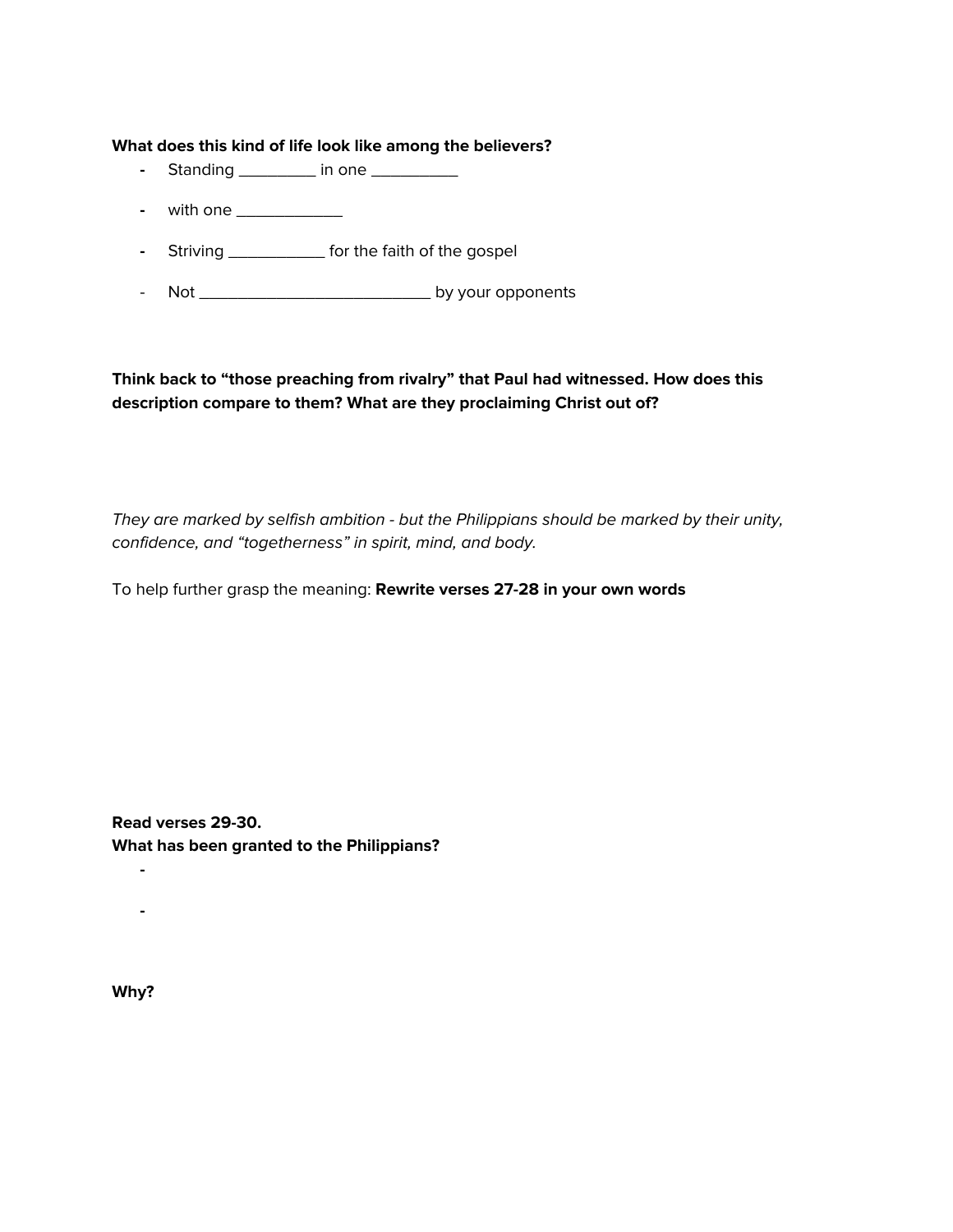## A P P L I C A T I O N - Section 3

- Look again at what Paul instructs the Philippians to do in vv. 27-28.
	- Does this come naturally to you?
	- Where do you struggle most with this kind of unity/fear?
	- What are some steps/ what could it look like to pursue this kind of unity in your life? Family? Connection group? Wellspring?
- Look at verse 29 how does it make you feel/what do you think about this reality, that we for the sake of Christ not only believe in him, but also suffer for his sake"
- What roadblocks would keep you from suffering for the sake of Christ or making a choice like Paul did - to suffer and continue to live, but for the sake/encouragement of the Philippians?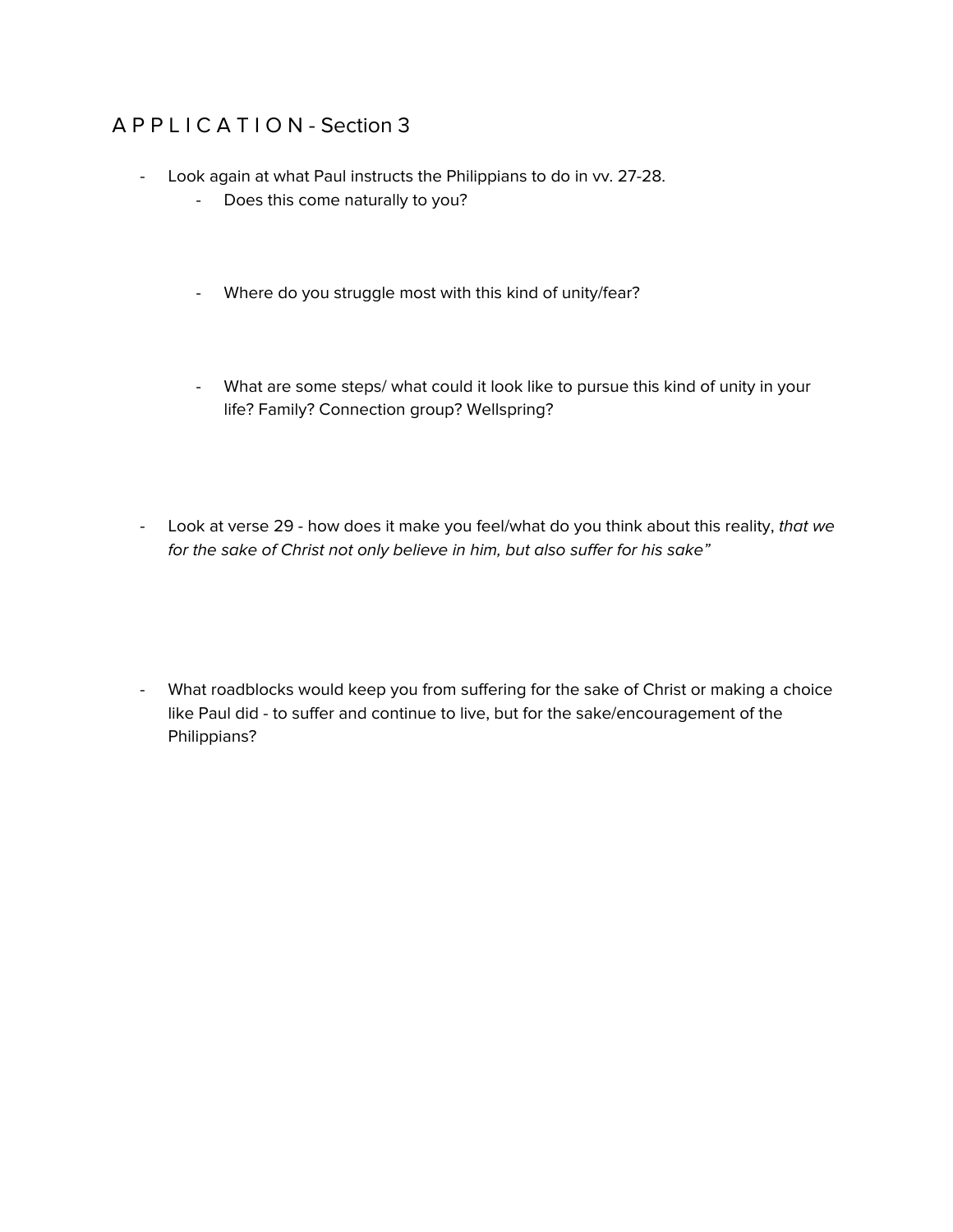#### **Philippians 1**

**1** Paul and Timothy, servants of Christ Jesus,

To all the saints in Christ Jesus who are at Philippi, with the overseers and deacons:

**2** Grace to you and peace from God our Father and the Lord Jesus Christ.

**3** I thank my God in all my remembrance of you,

**4** always in every prayer of mine for you all making my prayer with joy,

**5** because of your partnership in the gospel from the first day until now.

**6** And I am sure of this, that he who began a good work in you will bring it to completion at the day of Jesus Christ.

**7** It is right for me to feel this way about you all, because I hold you in my heart, for you are all partakers with me of grace, both in my imprisonment and in the defense and confirmation of the gospel.

**8** For God is my witness, how I yearn for you all with the affection of Christ Jesus.

**9** And it is my prayer that your love may abound more and more, with knowledge and all

discernment,

**10** so that you may approve what is excellent, and so be pure and blameless for the day of Christ, **11** filled with the fruit of righteousness that comes through Jesus Christ, to the glory and praise of God.

**12** I want you to know, brothers, that what has happened to me has really served to advance the gospel,

**13** so that it has become known throughout the whole imperial guard and to all the rest that my imprisonment is for Christ.

**14** And most of the brothers, having become confident in the Lord by my imprisonment, are much more bold to speak the word without fear.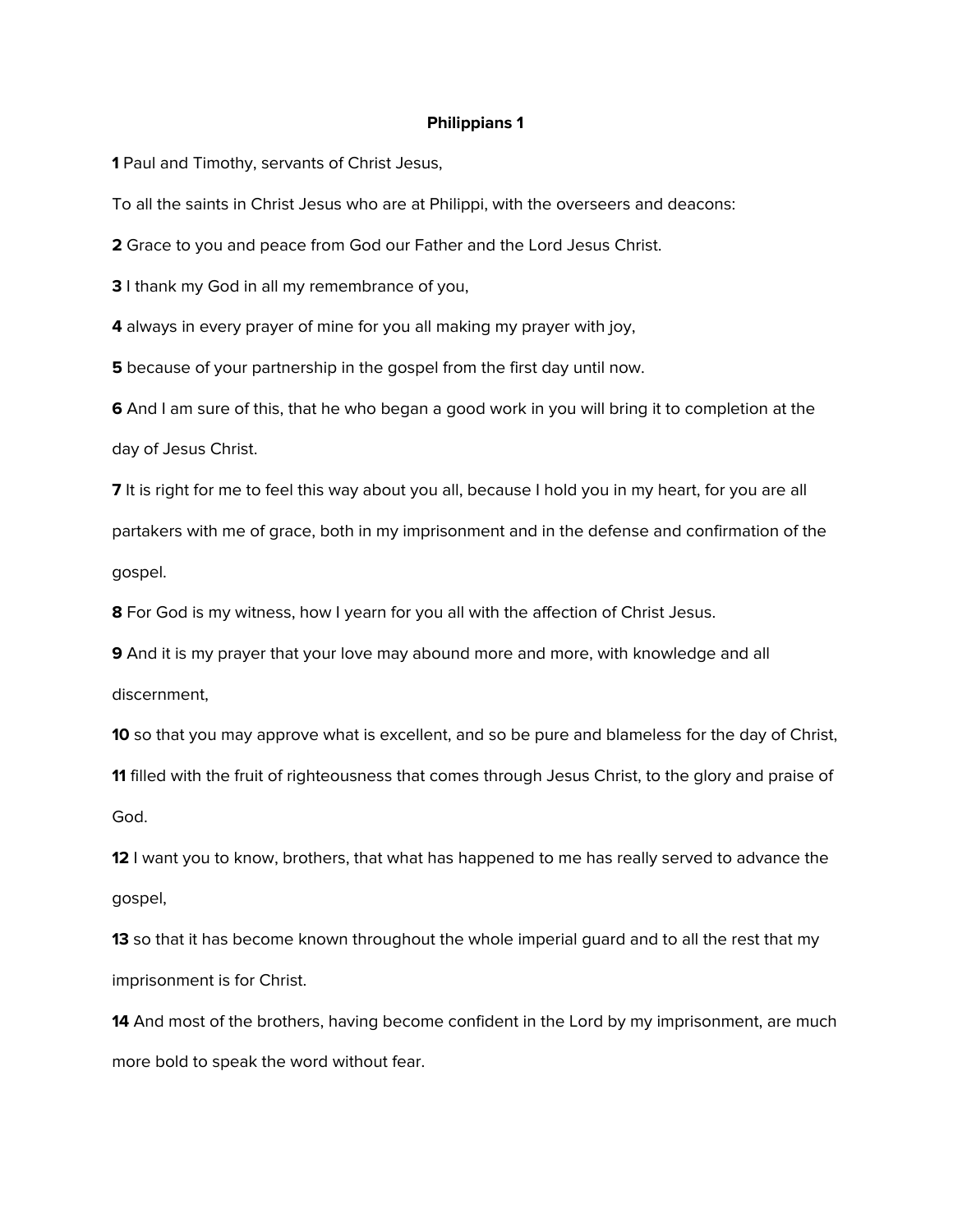**15** Some indeed preach Christ from envy and rivalry, but others from good will.

**16** The latter do it out of love, knowing that I am put here for the defense of the gospel.

**17** The former proclaim Christ out of selfish ambition, not sincerely but thinking to afflict me in my imprisonment.

**18** What then? Only that in every way, whether in pretense or in truth, Christ is proclaimed, and in that I rejoice.

Yes, and I will rejoice,

**19** for I know that through your prayers and the help of the Spirit of Jesus Christ this will turn out for my deliverance,

**20** as it is my eager expectation and hope that I will not be at all ashamed, but that with full courage now as always Christ will be honored in my body, whether by life or by death. **21** For to me to live is Christ, and to die is gain.

**22** If I am to live in the flesh, that means fruitful labor for me. Yet which I shall choose I cannot tell.

**23** I am hard pressed between the two. My desire is to depart and be with Christ, for that is far better.

**24** But to remain in the flesh is more necessary on your account.

**25** Convinced of this, I know that I will remain and continue with you all, for your progress and joy in the faith,

**26** so that in me you may have ample cause to glory in Christ Jesus, because of my coming to you again.

**27** Only let your manner of life be worthy of the gospel of Christ, so that whether I come and see you or am absent, I may hear of you that you are standing firm in one spirit, with one mind striving side by side for the faith of the gospel,